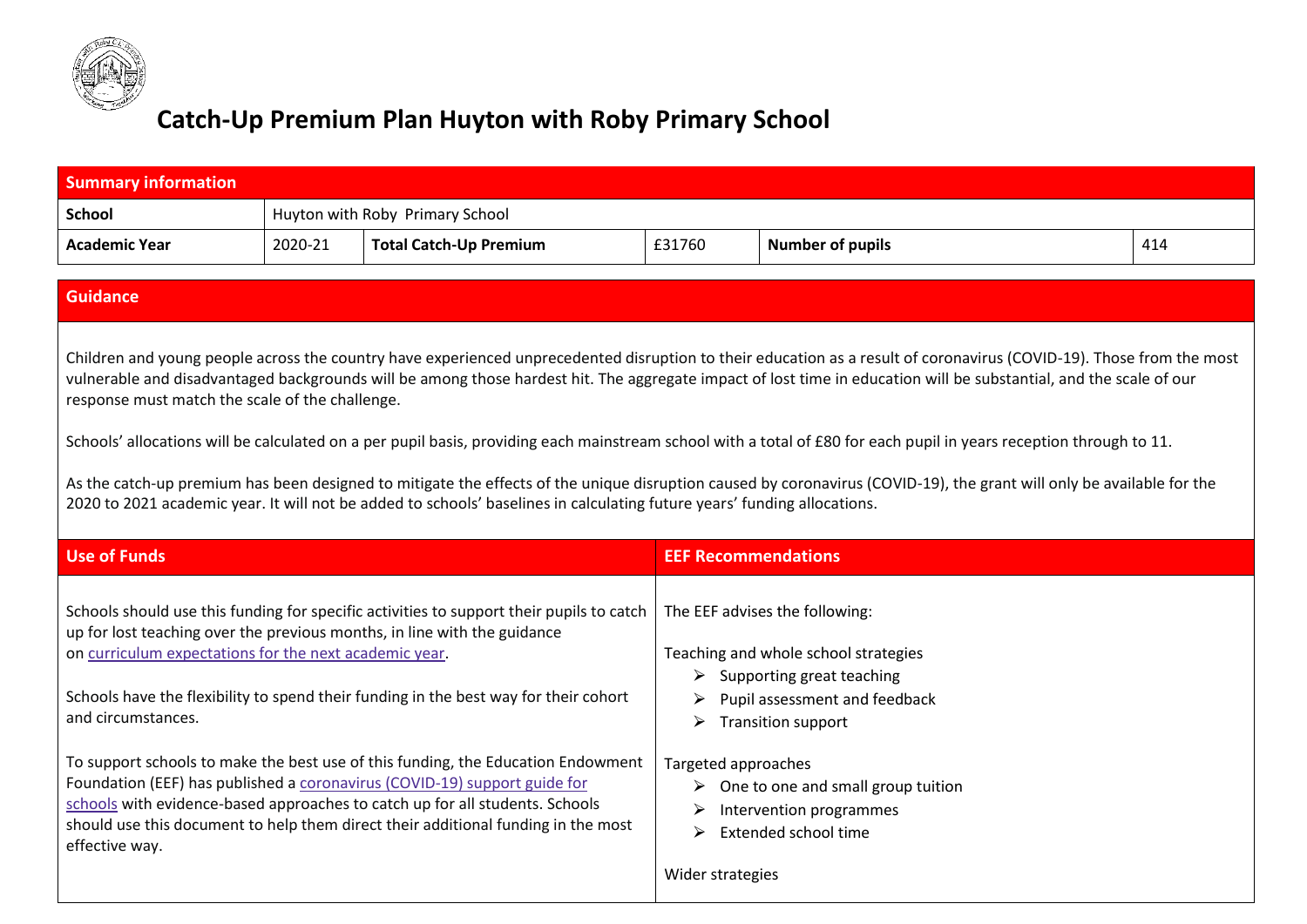|  | Supporting parent and carers |
|--|------------------------------|
|--|------------------------------|

- > Access to technology
- ⮚ Summer support

|                | <b>Identified impact of lockdown</b>                                                                                                                                                                                                                                                                                                                                                                                                                                                                     |
|----------------|----------------------------------------------------------------------------------------------------------------------------------------------------------------------------------------------------------------------------------------------------------------------------------------------------------------------------------------------------------------------------------------------------------------------------------------------------------------------------------------------------------|
| <b>Maths</b>   | Specific content has been missed, leading to gaps in learning and stalled sequencing of journeys. Children still have an appetite for maths and lockdown has<br>not affected their attitudes however they are quite simply, 'behind'.<br>Recall of basic skills has suffered - children are not able to recall addition facts, times tables and have forgotten once taught calculation strategies. This is<br>reflected in arithmetic assessments.                                                       |
| <b>Writing</b> | Children haven't necessarily missed 'units' of learning in the same way as Maths, however they have lost essential practising of writing skills. GAPs specific<br>knowledge has suffered, leading to lack of fluency in writing. Those who have maintained writing throughout lockdown are less affected, however those<br>who evidently didn't write much have had to work additionally hard on writing stamina and improving their motivation due to the lack of fluency in their<br>ability to write. |
| <b>Reading</b> | Children accessed reading during lockdown more than any other subject. This is something that was more accessible for families and required less teacher<br>input. However, children are less fluent in their reading and the gap between those children that read widely and those children who don't is now<br>increasingly wide.                                                                                                                                                                      |
| Non-core       | There are now significant gaps in knowledge - whole units of work have not been taught meaning that children are less able to access pre-requisite<br>knowledge when learning something new and they are less likely to make connections between concepts and themes throughout the curriculum. Children<br>have also missed out on the curriculum experiences e.g. trips, visitors and powerful curriculum moments.                                                                                     |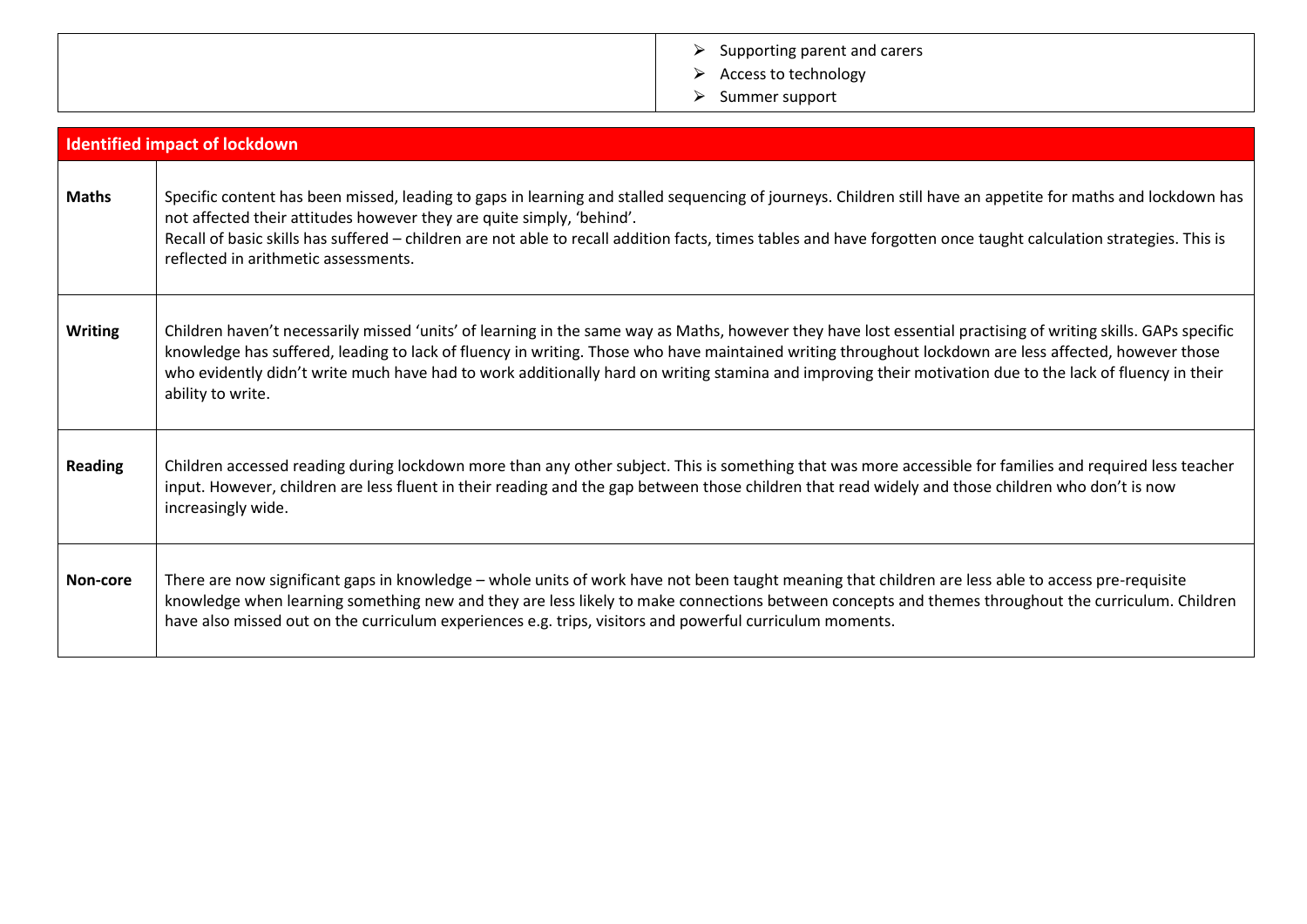Planned expenditure - The headings below are grouped into the categories outlined in the Education Endowment Foundation's coronavirus support guide for schools)

| Teaching and whole-school strategies                                                                     |                                                                                                                    |                        |                   |                        |  |  |
|----------------------------------------------------------------------------------------------------------|--------------------------------------------------------------------------------------------------------------------|------------------------|-------------------|------------------------|--|--|
| <b>Desired outcome</b>                                                                                   | Chosen approach and anticipated cost                                                                               | Impact (once reviewed) | <b>Staff lead</b> | <b>Review</b><br>date? |  |  |
| Supporting great teaching:                                                                               |                                                                                                                    |                        | KW                | Dec 20                 |  |  |
| The foundation subject will be planned with increasing<br>detail and consideration for how pre-requisite | Additional time for teachers to research and plan non-<br>core subjects. Release time and additional cover will be |                        |                   | Feb 21                 |  |  |
| knowledge will be taught alongside new learning so that<br>knowledge gaps can be reduced.                | required to facilitate the additional PPA.                                                                         |                        |                   | Mar 21<br>May 21       |  |  |
| <b>Total budgeted cost</b>                                                                               |                                                                                                                    |                        |                   | £1181                  |  |  |
|                                                                                                          |                                                                                                                    |                        |                   |                        |  |  |

| <b>Targeted approaches</b><br>ii.                                                                                                                                                                                                                   |                                                                                                                                                                                                                                                                                                                                                                                                                                                                                                                           |                        |                   |                         |  |  |
|-----------------------------------------------------------------------------------------------------------------------------------------------------------------------------------------------------------------------------------------------------|---------------------------------------------------------------------------------------------------------------------------------------------------------------------------------------------------------------------------------------------------------------------------------------------------------------------------------------------------------------------------------------------------------------------------------------------------------------------------------------------------------------------------|------------------------|-------------------|-------------------------|--|--|
| <b>Desired outcome</b>                                                                                                                                                                                                                              | Chosen action/approach                                                                                                                                                                                                                                                                                                                                                                                                                                                                                                    | Impact (once reviewed) | <b>Staff lead</b> | <b>Review</b><br>date?  |  |  |
| Identified children will have significantly increased rates of<br>reading fluency and comprehension. They will be able to<br>comprehend reading better as a result of being able to read<br>at pace without spending their working memory decoding. | Renew Readingplus subscription so that Children can<br>access Reading plus at home at dedicated time in the<br>IT and in the classroom in order at least 3 to 4 reading<br>sessions. IDL subscription and Readingwise                                                                                                                                                                                                                                                                                                     |                        | <b>SY</b>         | <b>Dec 20</b><br>Feb 21 |  |  |
| They will be confident readers and dips in reading<br>attainment will be negated.                                                                                                                                                                   | Subscription<br>Subject lead to buy and embed use of reading scheme                                                                                                                                                                                                                                                                                                                                                                                                                                                       |                        |                   | Mar 21                  |  |  |
|                                                                                                                                                                                                                                                     | across all year groups to increase reading for pleasure<br>and develop comprehension skills.<br>To buy into the school's library service to provide high<br>quality class reading books, fiction and non-fiction to<br>support foundation subjects.<br>In KS2 to Review comprehension and have a whole<br>class reading learning sequence to support a<br>consistent approach to teaching reading across the<br>Key Stage.<br>To purchase quality age appropriate reading books to<br>send home at the start of the year. |                        |                   | May 21                  |  |  |
| 1-to-1 and small group tuition                                                                                                                                                                                                                      |                                                                                                                                                                                                                                                                                                                                                                                                                                                                                                                           |                        |                   |                         |  |  |
| To engage with the National Tutoring Programme and get 2<br>tutors from the chosen provider Randstad Education                                                                                                                                      | For all children who need it, to access additional<br>support in a small group (3 children with National<br>Tutor only) and make at least 10% progress in English                                                                                                                                                                                                                                                                                                                                                         |                        | GM, SY<br>and KW  |                         |  |  |